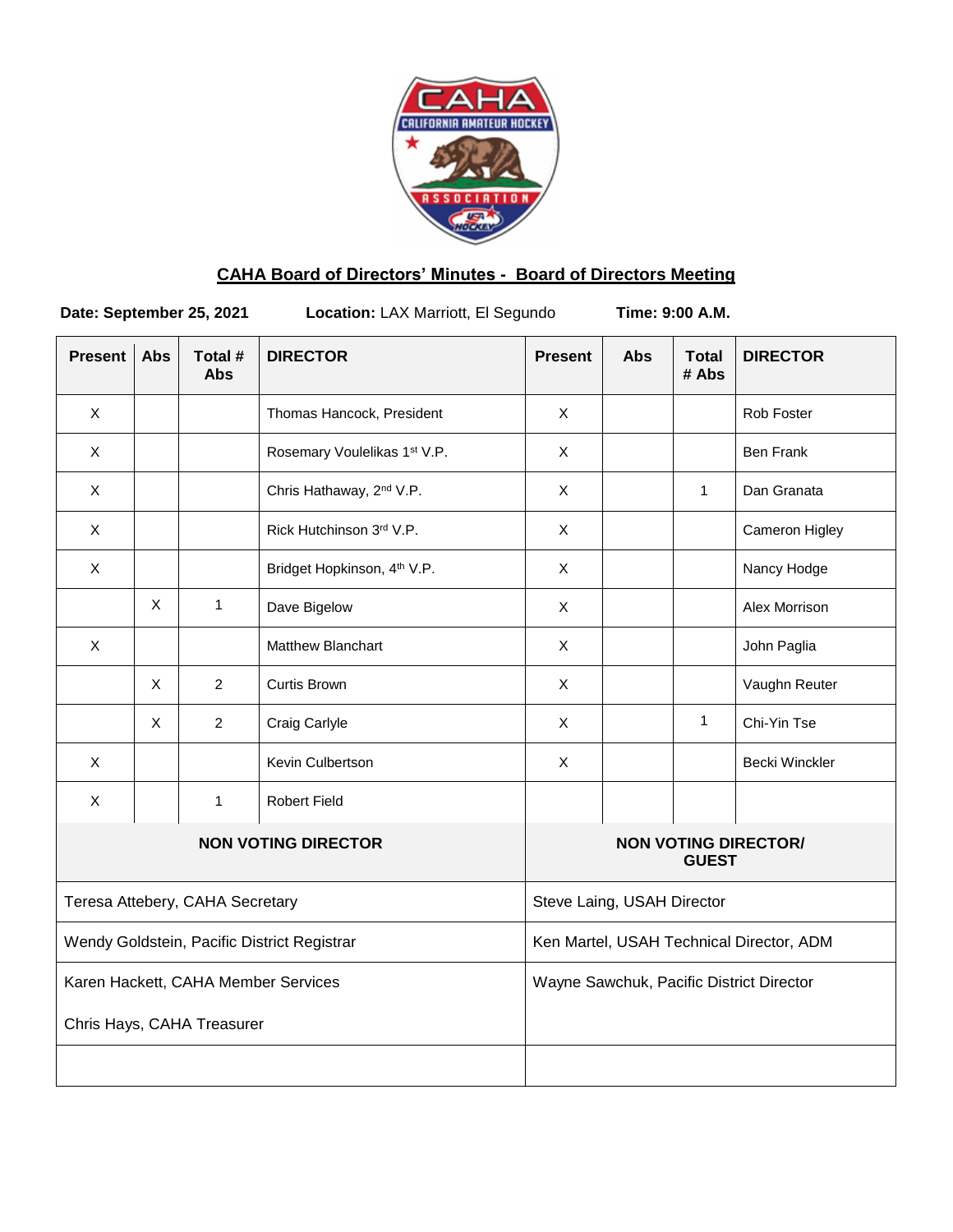Meeting called to order at 9:02am. Quorum in attendance. Rosemary Voulelikas motioned to approve both June meeting minutes; second by Kevin Culbertson – **MOTION PASSED**

# **President – Tom Hancock**

We are doing what we can to get the season going. We are still dealing with COVID complications. CAHA has approval from USA Hockey to use a 1-man officiating system for no check games. CAHA is working with Dan Ellison and all California Referee Associations to try to pull in more officials. There are plans to create a comprehensive marketing plan to recruit – targeting college students. Incentives are being used to help with recruiting. We all really need to watch and discourage abuse of officials. Clubs need to do a better job managing their teams. Perhaps managers need to carry lollipops or toostie rolls to hand out. Becki Winckler mentioned "Silent Saturday" when all spectators are encouraged to stay completely silent during games. It was suggested that all teams have a dedicated person to encourage spectators to only use positive feedback during games.

#### **Treasurer – Chris Hays**

Chris distributed financial documents for review. Budget distributed and reviewed. We are still in a year of uncertainty. Alex Morrison motioned to approve the budget as proposed; 2<sup>nd</sup> by Bridget Hopkinson – **MOTION APPROVED**

# **Member Services – Karen Hackett**

Rocky Mountain registration is being set up and notification to clubs for season payments will be sent out soon.

## **Legal Counsel – Geoff Leibl**

I have nothing really to report on my end except to reiterate that I do not feel CAHA should be in the business of providing advice as to how to handle State and local health guidelines and instead our stance should be to just refer all members to the applicable regulations. Also, unless Tom has made some significant hires in the past few months we still do not have a designated CAHA police force so we should not even attempt to enforce any state or local health guidelines and should not even officially opine on how to navigate said regulations with respect to COVID.

#### **SafeSport – Scott Gray**

There have been 3 SafeSport matters officially submitted. 1 is under review; 1 was declined and the 3<sup>rd</sup> was not a SafeSport matter. There is a  $4<sup>th</sup>$  in progress.

## **USA Hockey – Steve Laing**

Steve mentioned that all teams need to be reminded about how they use social media. Social media posts and text messages are not private. Locker room monitors are not optional and need to be present as long as any players are in the locker room – ie they should not be leaving early.

Reminder that the screening through the National Office is not limited to just 7 years – older issues are coming out.

#### **Disputes – Rosemary Voulelikas**

Since June there have been 28 match penalties – 24 adult and 4 youth. 17 hearings have occurred - 10 adults; 4 coaches and 3 youth. Hateful language is rearing its ugly head again.

#### **CAHA Selects – Rosemary Voulelikas**

CAHA Selects will be held January 21-23 in Lakewood. Please refer to the Guidebook for qualifications. Selects is open to birth years 2005, 2006, 2007 & 2008.

# **High School Commissioner – Rosemary Voulelikas**

Rosemary plans to schedule an additional High School Managers meeting. There are 6 – 2A teams and 6 – 1A teams declared. Affiliate deadline for High School Nationals is November 15.

Americas Showcase is back this season and will be April 21-25 in St. Louis.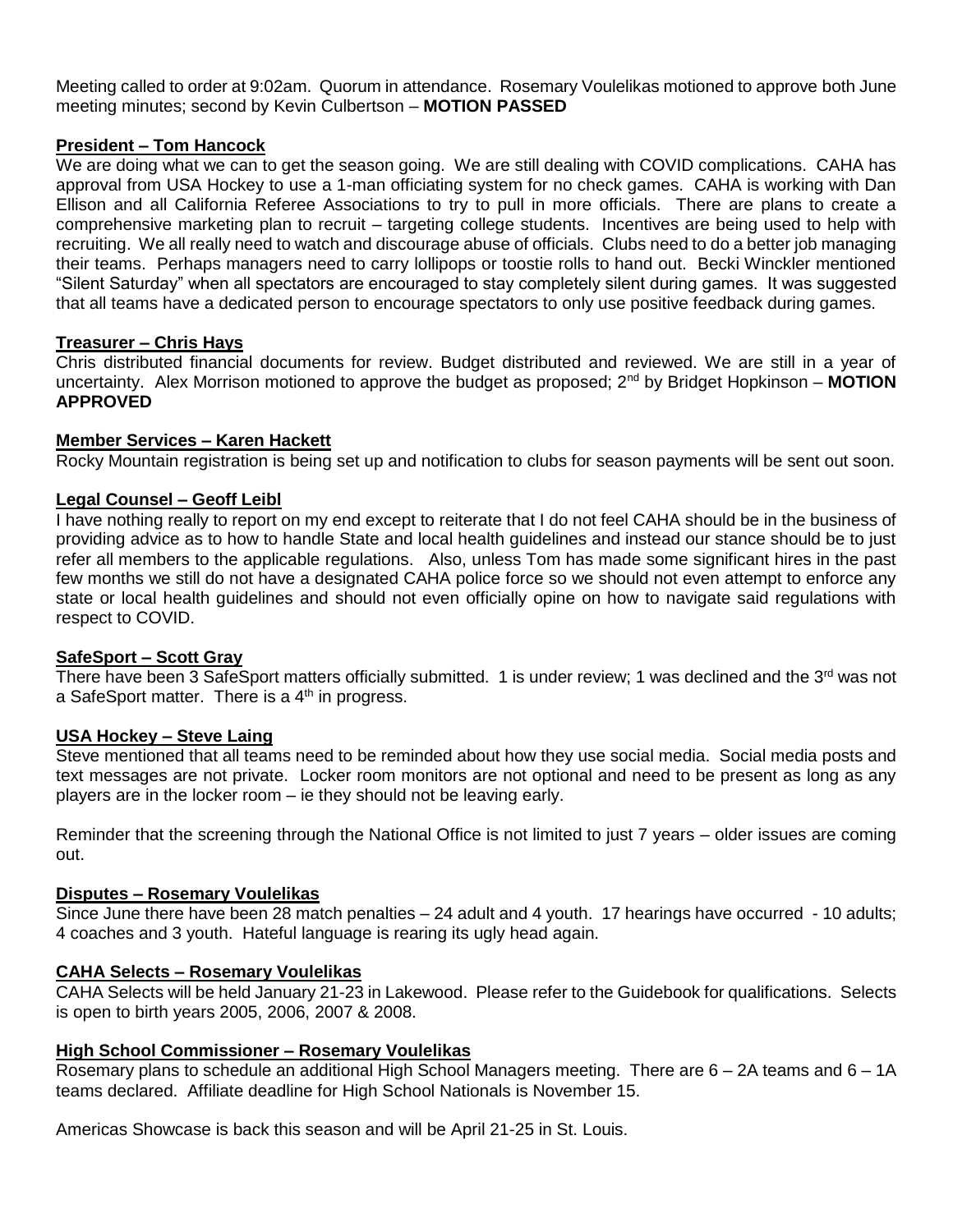# **ADM Report: Ben Frank**

# Purpose:

To make structural recommendations at the state level based on sport science and age appropriate programming that contribute to the optimal environment to maximize player experience, player development, player health and safety, minimize costs, and grow the game.

Vision:

CAHA to be innovators and be a leader in change and constant improvement of our game based on sport science principles.

Recommendations:

8U division:

-3on3 Cross Ice Play

Why:

Optimal surface size for player development in line with the windows of trainability (number of strides for an 8U player cross ice equals that of an adult player full ice). 3on3 allows for maximal puck touches and involvement in the play with natural encouragement of all players to play offense and defense learning shape before position.

10U division:

-Move to or at least offer 4on4 half ice play options.

-Remove 10u state playoffs and focus on league playoff.

Why:

-Optimal surface size for player development and in line with the windows of trainability. Increases puck touches and involvement for all players in offensive and defensive play, allows for smaller rosters, and less system play.

-Eliminates the extension of the 10U season into the spring which causes increased costs and additional practices and some travel and hotels for the state tournament as well as interference with starting other sports.

12U

-Eliminate or reduce travel for CAHA weekends for 12U Tier II

Why:

-Focus at this age group is the training environment, not the competitive environment and recommendations focus on reducing travel for competition and associated costs to keep more players in the game, make it more accessible, and avoid long term burnout.

14U/16U/18U

-Remove checking at all A, BB and B levels.

Why:

-allows a non-checking pathway all the way through youth hockey.

-hockey stays an option for smaller, less developed kids at each age group and for those with concussion history or those who are pursuing the "hockey for life" pathway, rather than the performance path, and do not want to risk concussion and injury.

-Allows girls (individuals and teams) a vehicle all the way through our leagues for local competition. Overall recommendations:

-All clubs identify a hockey director that can receive information on ADM programming similar to how clubs identify a registrar, president, and treasurer.

Questions to consider:

-How do we keep more of our players in the state? How many are leaving? Why are they? What can we do structurally that encourages athletes to feel they have all development and opportunity they need here in the State? Not solely an ADM issue but how does our structural plan for player development impact this? -How can we introduce a focus at the CAHA level on the training environment in addition to the competition environment?

-How can ADM improve the elite track? Provide elite development and recognition/exposure opportunities here at home with less travel. Again not solely an ADM issue but player development is impacted with increased needs for travel for competition and exposure.

Next Steps:

-Let me know your feedback and questions.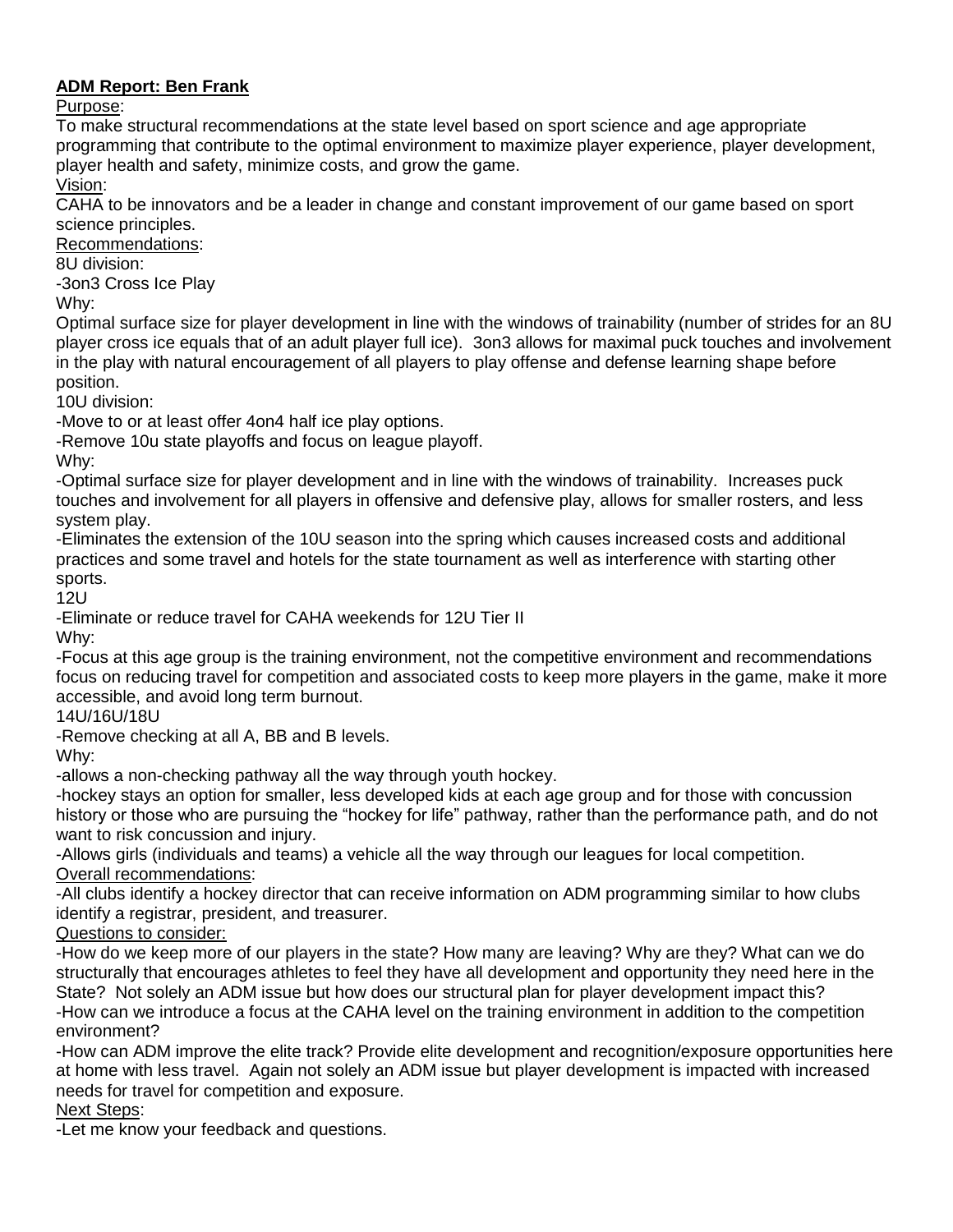-Schedule an ADM visit or education session in your region or club.

-Join the CAHA ADM committee.

-Review [www.admkids.com](http://www.admkids.com/) (background on what ADM is and the importance of it for our future).

#### **Officials – Mark Mauro**

Mark was not present and did not provide a report. Tom is working with Reno, Vegas and Texas to get coverage for Tier II weekends.

#### **Youth Council – Chris Hathaway**

Not much action. Tier II divisions look balanced. Teams are divided into 2 conferences. Teams will play each team once in their conference for seeding. There will be 8-9 conference games and 3-4 cross-over games that will not count for standings.

Playoff venues are still not 100% covered, so review will be tables and approval will be done via email within the next 2 weeks.

## **Tier Commissioner – Kevin Culbertson**

FINAL Team counts (team listings attached) -

| <b>Tier II</b>    | Tier I            |
|-------------------|-------------------|
| $12U - 20$        | $110 - 3$         |
| $14U - 20$        | $12U - 4$         |
| $16U - 18$        | $130 - 4$         |
| $18U - 13$        | $14U - 5$         |
| <b>TOTAL - 71</b> | $150 - 6$         |
|                   | $16U - 5$         |
|                   | $18U - 6$         |
|                   | <b>TOTAL - 32</b> |

364 Labor Day Weekend Games, that was fun!

Having a hard time getting some of the managers to read my emails, which is frustrating.

New Playing rules adjustment seems to be going better than I would have anticipated. However, we will have players who will quickly exceed their 3-GMs for the season threshold which would make them eligible for potential disciplinary review, and likewise for coaches getting 12+ pens games in a season. Not suggesting we grant any leeway when the 3 GM threshold for potential supplemental review, but we will need to take into consideration the new Playing Rules standards during any such review IMO.

**CAHA Weekend games** – the potential exist that some teams will not participate at venues that require proof of COVID vaccination. Assuming impacted games will result in forfeit for at least one, if not both teams, Rule 9.10-2 states that a team that refuses to play will lose its post-season eligibility. Likewise, the game will be a forfeit and the team assessed a \$1,000 fine. Given the circumstance, we need to discuss CAHA's stance on this rule given this situation.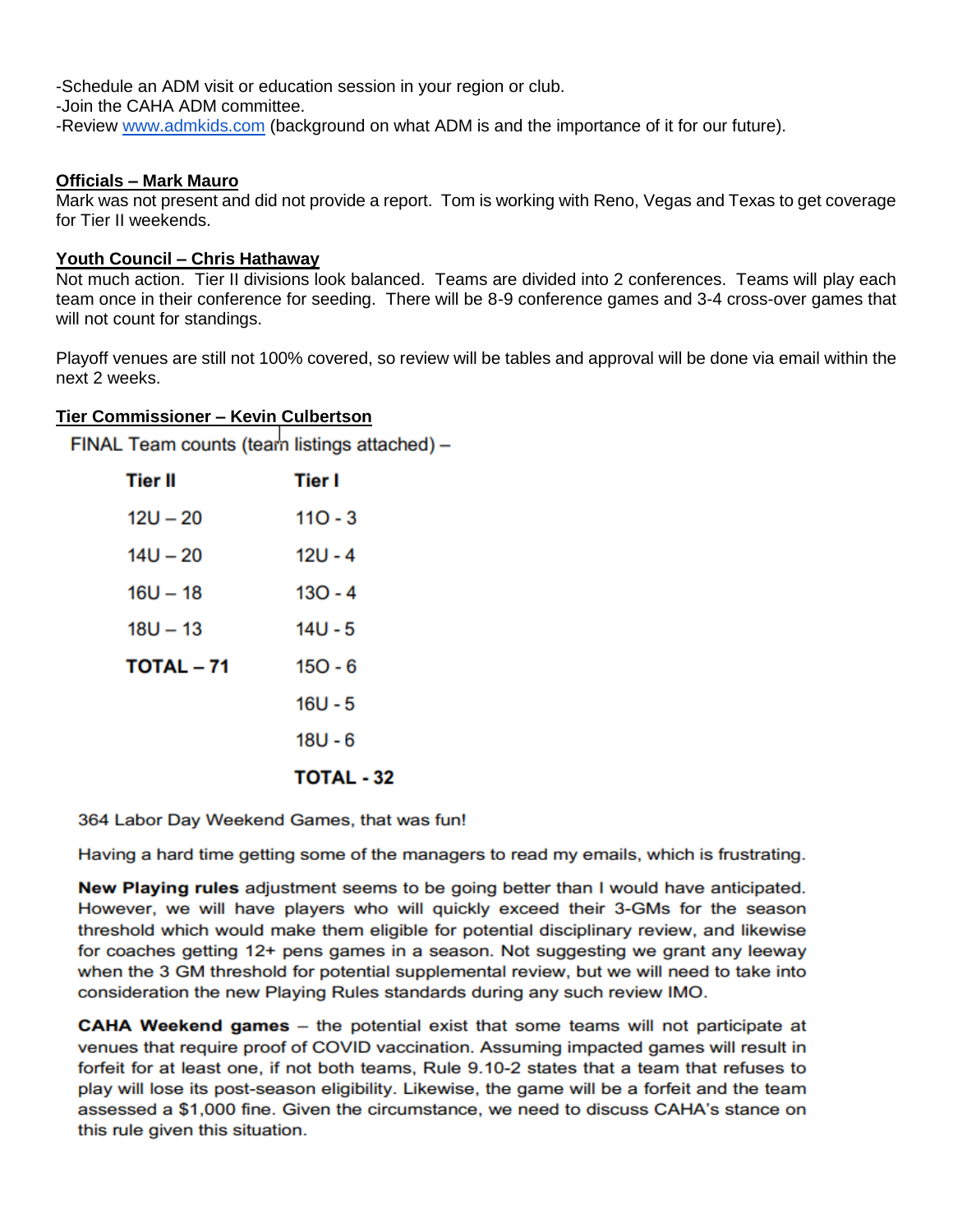#### **Example 20 In 120 AA Teams (20)**

| $\textsf{Bears}(1)$ | Bears(2)       | <b>Blue Devils</b> | GSE(1)            |
|---------------------|----------------|--------------------|-------------------|
| GSE(2)              | Jr. Condors    | $Jr.$ Ducks $(1)$  | Jr. Ducks $(2)$   |
| Jr. Flyers          | Jr. $Gulls(1)$ | Jr. $Gulls(2)$     | Jr. Ice $Dogs(1)$ |
| Jr. Ice Dogs(2)     | Jr. $King(1)$  | $Jr.$ Kings $(2)$  | Jr. Reign         |
| Jr. Sharks          | SDIA(1)        | SDIA(2)            | Wave              |

#### **Example 20 AM 2018 140 AM 2019 140 AM 2019 140 AM 2019 140 AM 2019 140 AM 2019 14:00 AM 2019 14:00 AM 2019 14:00 AM 2019 14:00 AM 2019 14:00 AM 2019 14:00 AM 2019 14:00 AM 2019 14:00 AM 2019 14:00 AM 2019 14:00 AM 2019 14**

| <b>Bears</b>          | <b>Blackhawks</b> | Goldrush     | GSE(1)            |
|-----------------------|-------------------|--------------|-------------------|
| GSE(2)                | Jr. Ducks $(1)$   | Jr. Ducks(2) | Jr. $Flyers(1)$   |
| Jr. $Flvers(2)$       | Jr. Gulls         | Jr. Ice Dogs | $Jr.$ Kings $(1)$ |
| $Jr.$ Kings $(2)$     | Jr. Reign         | Jr. Sharks   | <b>OC Hockey</b>  |
| <b>Rose City Pats</b> | <b>Saints</b>     | Wave(1)      | Wave(2)           |

## **Example 2018 19 Service 2018 19 Service 2018 19:00 AA Teams (18)**

| <b>Blue Devils</b> | Empire           | GSE(1)                | GSE(2)         |
|--------------------|------------------|-----------------------|----------------|
| Heat               | Jr. Condors      | Jr. $Ducks(1)$        | Jr. $Ducks(2)$ |
| Jr. Flyers         | Jr. Ice Dogs     | Jr. Kings             | Jr. Reign      |
| Jr. Sharks         | <b>OC Hockey</b> | <b>Rose City Pats</b> | <b>Saints</b>  |
| Wave(1)            | Wave(2)          |                       |                |

# **Example 2018 18 Set 18 U AA Teams (13)**

| Blue Devils(1)  | Blue Devils(2) | <b>GSE</b>       | Heat          |
|-----------------|----------------|------------------|---------------|
| Jr. Ducks       | Jr. Ice Dogs   | Jr. Reign        | Jr. Sharks    |
| <b>Mariners</b> | Moose          | <b>OC Hockey</b> | <b>Saints</b> |
| Wave            |                |                  |               |

|           | 11U AAA Teams (3) |                   |            |
|-----------|-------------------|-------------------|------------|
| Jr. Ducks | Jr. Kings         |                   | Jr. Sharks |
|           |                   | 12U AAA Teams (4) |            |
|           |                   |                   |            |

| 13U AAA Teams (4) |  |  |  |  |  |  |  |
|-------------------|--|--|--|--|--|--|--|
|-------------------|--|--|--|--|--|--|--|

| Jr. Ducks | Jr. Ice Dogs | Jr. Kings | Jr. Sharks |
|-----------|--------------|-----------|------------|

|                         |              | 14U AAA Teams (5) | ピッ         |
|-------------------------|--------------|-------------------|------------|
| <b>Bears</b>            | Jr. Ducks    | Jr. Kings         | Jr. Reign  |
| Jr. Sharks              |              |                   |            |
|                         |              | 150 AAA Teams (6) |            |
| <b>GSE</b>              | Jr. Ducks    | Jr. Ice Dogs      | Jr. Kings  |
| Jr. Reign               | Jr. Sharks   |                   |            |
|                         |              | 16U AAA Teams (5) |            |
| Jr. Ducks<br>Jr. Sharks | Jr. Ice Dogs | Jr. Kings         | Jr. Reign  |
|                         |              | 18U AAA Teams (6) |            |
| Jr. Ducks               | Jr. Kings    | Jr. Reign         | Jr. Sharks |
| <b>Saints</b>           | Wave         |                   |            |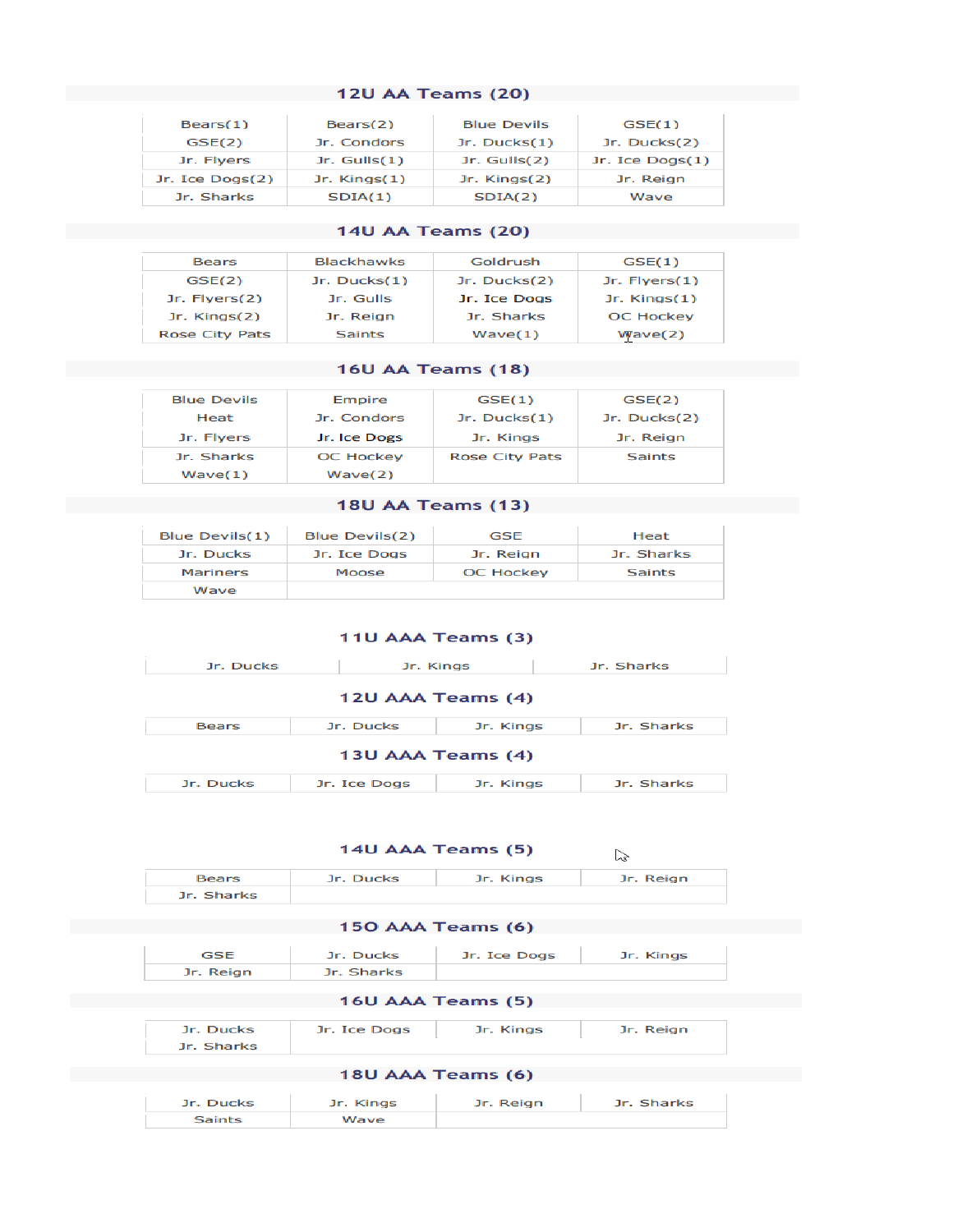# **Girls Commissioner – Bridget Hopkinson**

Scheduling is going well. Alex is managing the PGHL schedule. October 16-17 is Girls Hockey Weekend. CAHA Girls Select Camp registration opens Oct 1 and closes Nov 15 for 2005 thru 2008 birth years.

# **USA Hockey – Ken Martel**

USA Hockey membership is at ~95% of the 2019-20 season. 8U is up nationally! Adult registration started strong, but has stabilized. Membership in all age groups is ahead of where the National Office expected. "Revenge spending" is being seen in multiple NGB's. Olympic years are always a boost.

Bob Mancini has been promoted to Assistant Executive Director of Hockey Development and will be relocating to Colorado Springs. NPD camps went well. All business is being planned as close to normal as possible.

## **USA Hockey – Steve Laing**

Steve is transitioning from his role on the Pacific District board to the National Office and working on a plan for High School. High School Nationals will be held in Dallas. There is a new concussion return to play form. Nationals for 14U will be using the new USA Hockey penalty minute times. 2022 fees for Nationals are \$1500/team and will be \$1650/team for 2023. Last year the Center for SafeSport attended Nationals with an emphasis on locker rooms. More visits like this are expected.

## **Pacific District – Wendy Goldstein**

Steve Laing's Pacific District director seat is open to be filled for the balance of his term, June 2022. In June this position will be open for a full 3 year term.

MEMBERSHIP: Paid Membership numbers are outstanding at this point . . . CAHA's paid membership is 150% compared to the same time in the 2019.2020 season and 477% compared to the same time last year. I expect that the increase is from the players/coaches that did not register in the 20.21 season but registered for the 21.22 season in Spring 2021 when rinks started opening. Typically adult players register in August when their registration expires.

SAFE SPORT COMPLIANCE: In order to be in compliance with USA Hockey's Safe Sport Program, all CAHA Board members must have their USA Hockey (free) volunteer registration, current Safe Sport certification and current screening (every two years) within 45 days of taking on the CAHA Board position. At this point the CAHA Board is not yet compliant, but close. We are missing two registrations, six SafeSport certifications and four screenings. For those of you that are not yet compliant, please take care of this business as soon as possible.

#### **Pacific District – Wayne Sawchuk**

Youth Tier I Districts will be held April 24-27 in Irvine. Girls Tier I & II will be held March 3-6 in Fairbanks. Boys Pacific District Player Development Camp (Selects) will be held May 5-6 in Vegas. Girls Pacific District Player Development Camp (Selects) will be held May 12-15 in Vegas. USA Hockey High Performance Camp will be back in Colorado Springs in June. Dallas did a great job hosting at the last minute last year. The coaching intern program will be returning. All allocations for District events will be available after the October Pacific District meeting. Expect Player Development Camp allocations to be similar to previous seasons. There was no player that didn't belong last year. Ken Martel is now managing the Player Development camps. There are currently 3 NAHL teams in Alaska. Seattle is submitting a bid to host Nationals in 2023.

# **Old Business**

Calendar needs to have Girls dates updated. The National Office has approved CAHA's decision to keep with the standard 2, 5 & 10 minute penalty times.

#### **New Business**

~75% of Tier II teams are willing to play in rinks with vaccination requirements. There are more people who do not want to play non-vaccinated. CAHA has no leeway to move Tier II CAHA weekend locations. Separately